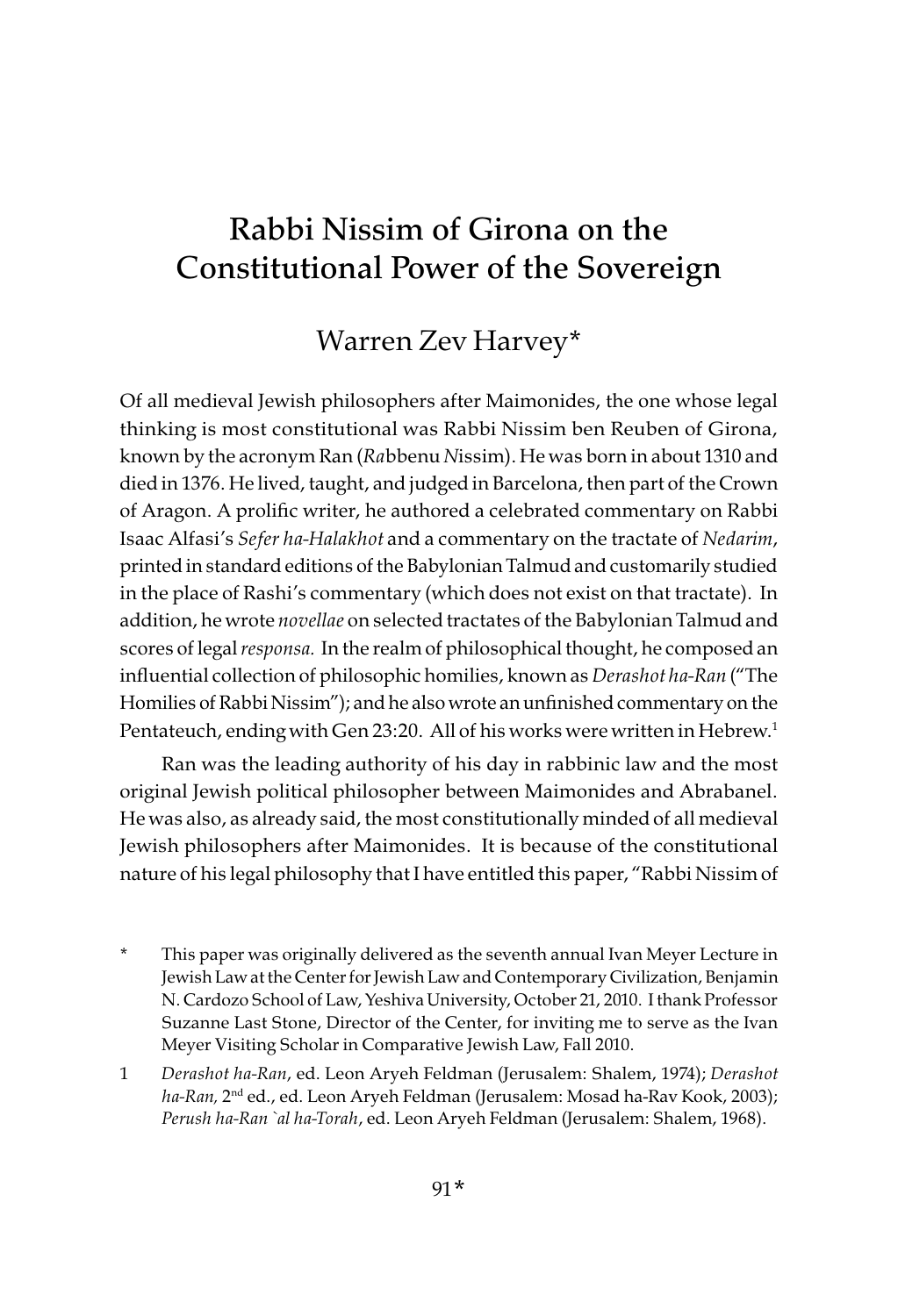Girona on the Constitutional Power of the Sovereign," and not simply: "Rabbi Nissim of Girona on the Power of the Sovereign."

Ran sought to define the extent and the limits of the authority of the sovereign, and to clarify the origin of that authority. In an essay I wrote a decade ago, "Liberal Democratic Themes in Rabbi Nissim of Girona,"2 I discussed some of the liberal democratic tendencies in his philosophy, and focused on three subjects: (1) pluralism as a social and political value, (2) the role of the judge to rule in accordance with "righteous judgment," and (3) the theory of punishment as rehabilitation. We shall see that the same liberal democratic tendencies are found in Ran's discussion of the powers of the sovereign.

#### The Limited Powers of the Sovereign

Ran was a monarchist. He believed the best form of government is the monarchy. However, his monarchy is a constitutional one, a limited one, not an absolute one. In his definition of the role of the king, he emphasized the separation of the branches of government, and strived to achieve checks and balances between the different branches.

In his famous discussion of the role of judges in his Homily on Justice (Homily 11), Ran distinguishes clearly between the authority of the judge and that of the king, and stresses the need to separate their respective functions. The authority of the judge is to judge with "righteous judgment," as it is written: "Judges…shalt thou make thee in all thy gates…and they shall judge the people with righteous judgment [mishpa*ṭ ṣ*edeq]" (Deut 16:18). Ran interprets the term "righteous judgment" as referring to deontological justice as opposed to utilitarian or teleological justice. The judge is authorized to judge only in accordance with deontological justice, and must not take into consideration extraneous factors. In other words, Ran's judge is a Kantian judge.<sup>3</sup> The king, however, according to Ran, is authorized to take into consideration teleological and utilitarian factors. He is responsible for the public welfare, namely, for maintaining order and security, for defending the *polis*. The monarchy exists

<sup>2</sup> Warren Zev Harvey, "Liberal Democratic Themes in Nissim of Girona," in Studies in Medieval Jewish History and Culture, ed. Isadore Twersky and Jay M. Harris (Cambridge, MA: Harvard University Press, 2001), 3:197-211.

<sup>3</sup> Derashot ha-Ran, 189-95 (2nd ed., 411-26).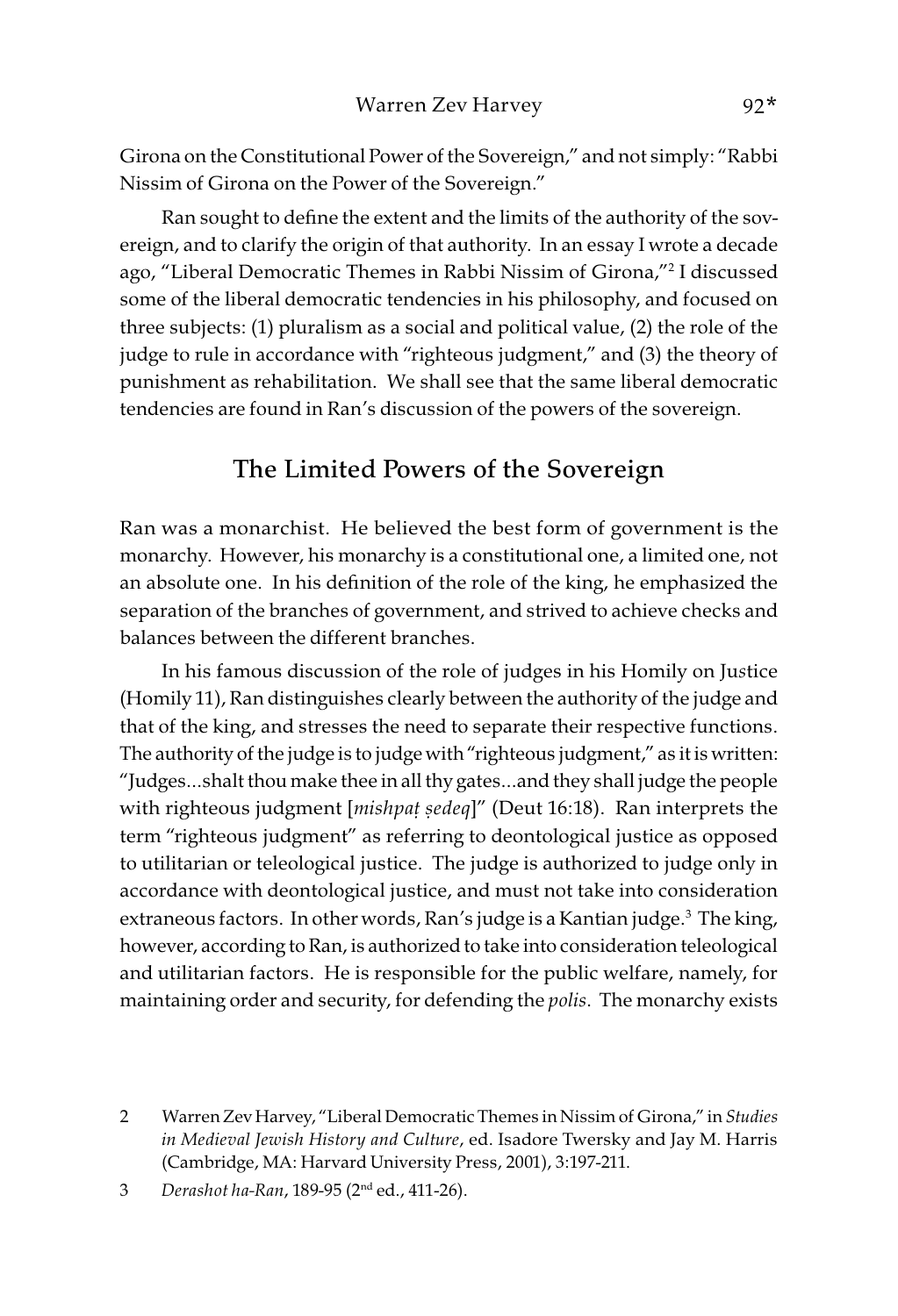as an institution for the sake of preserving political wellbeing (tiqqun ha-seder ha-medini, tiqqun ha-qibbu*ṣ*, yishshuvo shel `olam ve-tiqqun sidduro).4

The judges must concern themselves with their deontological function, and the king must concern himself with his utilitarian function. These functions, insists Ran, must not be confused. This means that the king is not to involve himself with judging cases – unless there is a threat to the public welfare. In such states of emergency (*ṣ*orekh ha-sha`ah), the king has a mandate to interfere in the decisions of the courts.<sup>5</sup> However, he may interfere *only* in such cases.

The powers of the king, thus, are limited. The judicial branch is independent of the executive branch, and the king may not interfere in it except in exceptional cases. According to Ran, the great sin of the Children of Israel in the days of Samuel the Prophet was not that they demanded a king. After all, there was an explicit biblical commandment: "Thou shalt set a king over thee" (Deut 17:15). Their sin was that they wanted a king to be in charge of the judicial branch. They did not simply say, in accordance with Deuteronomy, "Set a king over us." But they said: "Set a king over us to judge us like all the nations!" (1 Sam 8:5).<sup>6</sup> The Israelites sinned grievously in that they wanted an absolute monarchy, "like all the nations." They wanted their king to be also their judge. They rejected the separation of powers mandated by the divine Law, which had allotted judgment to the judges, that is, to the Sanhedrin, and which gave the king only a secondary judicial role. In Ran's words, "the matter of judgment is assigned in its greater and main part [rubbo ve-`iqqaro] to the Sanhedrin, and in its lesser part [mi`uto] to the king."<sup>7</sup>

The division of powers between the executive branch and the judicial branch is thus a fundamental principle for Ran. In this connection, he stresses the checks and balances in the political system. These checks and balances limit the power of the king, as they also limit the power of the judges and other political functionaries. The king has the power to cancel the ruling of the judges – but only on the grounds of "political welfare." He can execute an uncommonly dangerous serial murderer whom the courts were unable to execute because of the rules of "righteous judgment"; for example, two witnesses were not present

- 5 Ibid., 192 (2nd ed., 418).
- 6 Ibid., 192-94 (2nd ed., 419-22).
- 7 Ibid., 192 (2nd ed., 419).

<sup>4</sup> Ibid.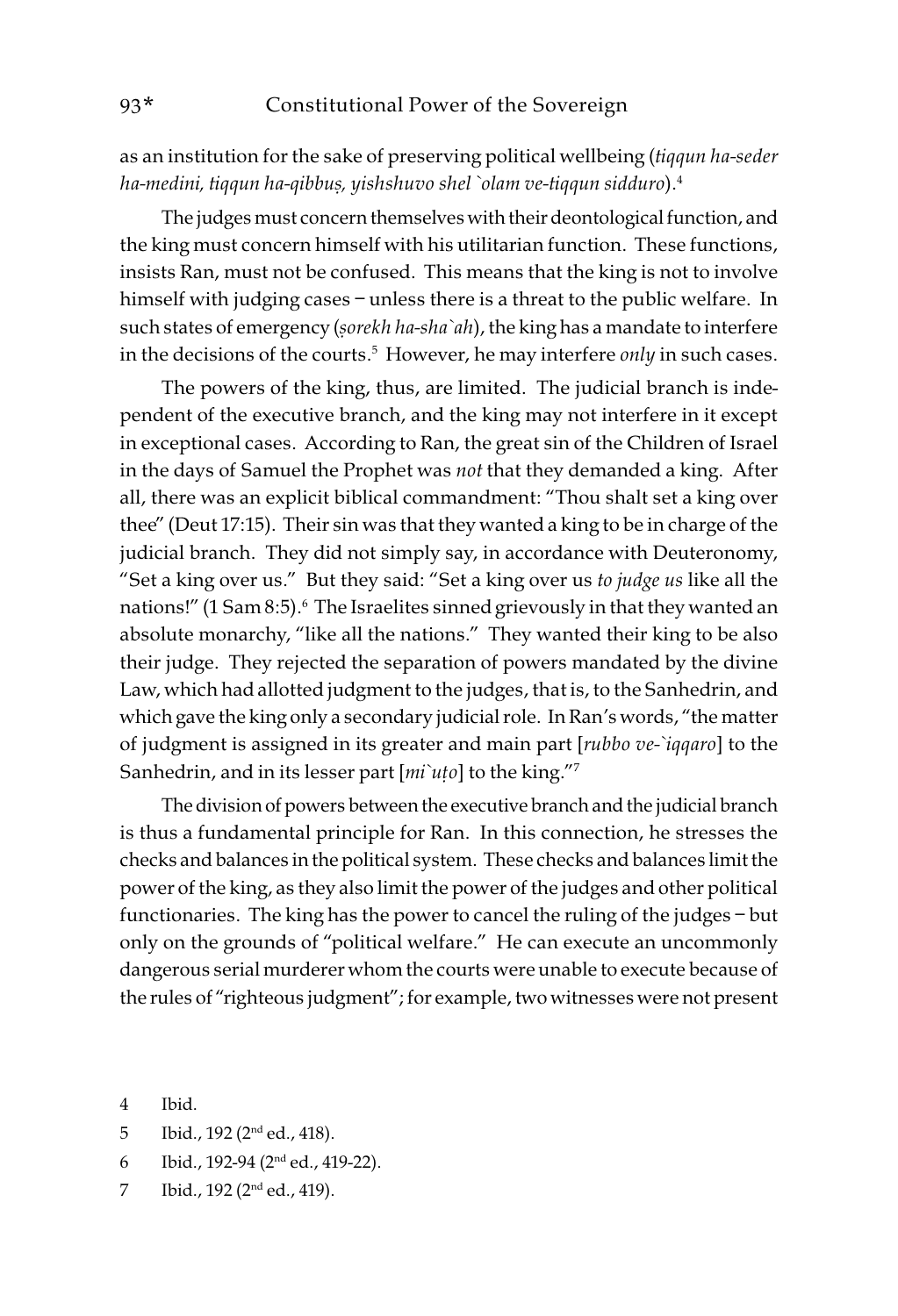or no warning (*hatra'ah*) was given.<sup>8</sup> However, if the king limits the province of the judges, the prophet limits that of the king. The king is commanded in Deuteronomy "that he not go aside from the commandment right or left" (Deut 17:20), and Ran endorses Rashi's explanation: "even a minor command given by a prophet" (afilu `al mi*ṣ*vah qalah shel navi').9 The king can override the judge, but the prophet overrides the king. However, if the prophets limit the king, the judges limit the prophets. The judges determine the legal framework in which the prophets work, and rule who is a true prophet and who a false one. Moreover, "the judges are not subjugated to the prophets regarding the judgment of the Law" (eyn ha-shofe*ṭ*im meshu`badim la-nevi'im be-mishpa*ṭ* ha-torah). <sup>10</sup> The prophets can command the king, but cannot command the judges. The king is required to obey the prophets, but the judges are not. Thus, there are checks on the prophets, as there are on the king and the judges. Each branch checks and is checked: the king checks the judges and is checked by the prophets; the judges check the prophets and are checked by the king; and the prophets check the king and are checked by the judges.

These constitutional checks and balances envisioned by Ran are not precisely equal or symmetrical, for he holds that the balance of government should be tipped in favor of the judges. Thus, in describing the sin of the people of Israel in demanding a king from Samuel, Ran does not only say that they wanted "the main part of the judgment" (`iqqar ha-mishpa*ṭ*) to be in the hands of the king, but also that they wanted "the main part of government" (`iqqar hanagatam) to be in his hands.<sup>11</sup> He thus affirms the primacy of the judicial branch over the executive branch in the governmental system as a whole.

#### The Sovereign as Servant of the People

In any case, the sovereign, according to Ran, is limited. He is not involved in the work of the legal courts, except in times of emergency; and he is not free to command what he wills, but must heed the commandments of the Torah, even the minor injunctions of a prophet. The reduced nature of the sovereign's constitutional authority, according to Ran, is spelled out vividly

- 8 Ibid., 190 (2nd ed., 414).
- 9 Ibid., 202-203 ( $2<sup>nd</sup>$  ed., 444). The prophet also anoints the king (ibid., 201;  $2<sup>nd</sup>$  ed., 441).
- 10 Ibid., 203 (2nd ed., 444).
- 11 Ibid., 193, 201 (2nd ed., 419, 441).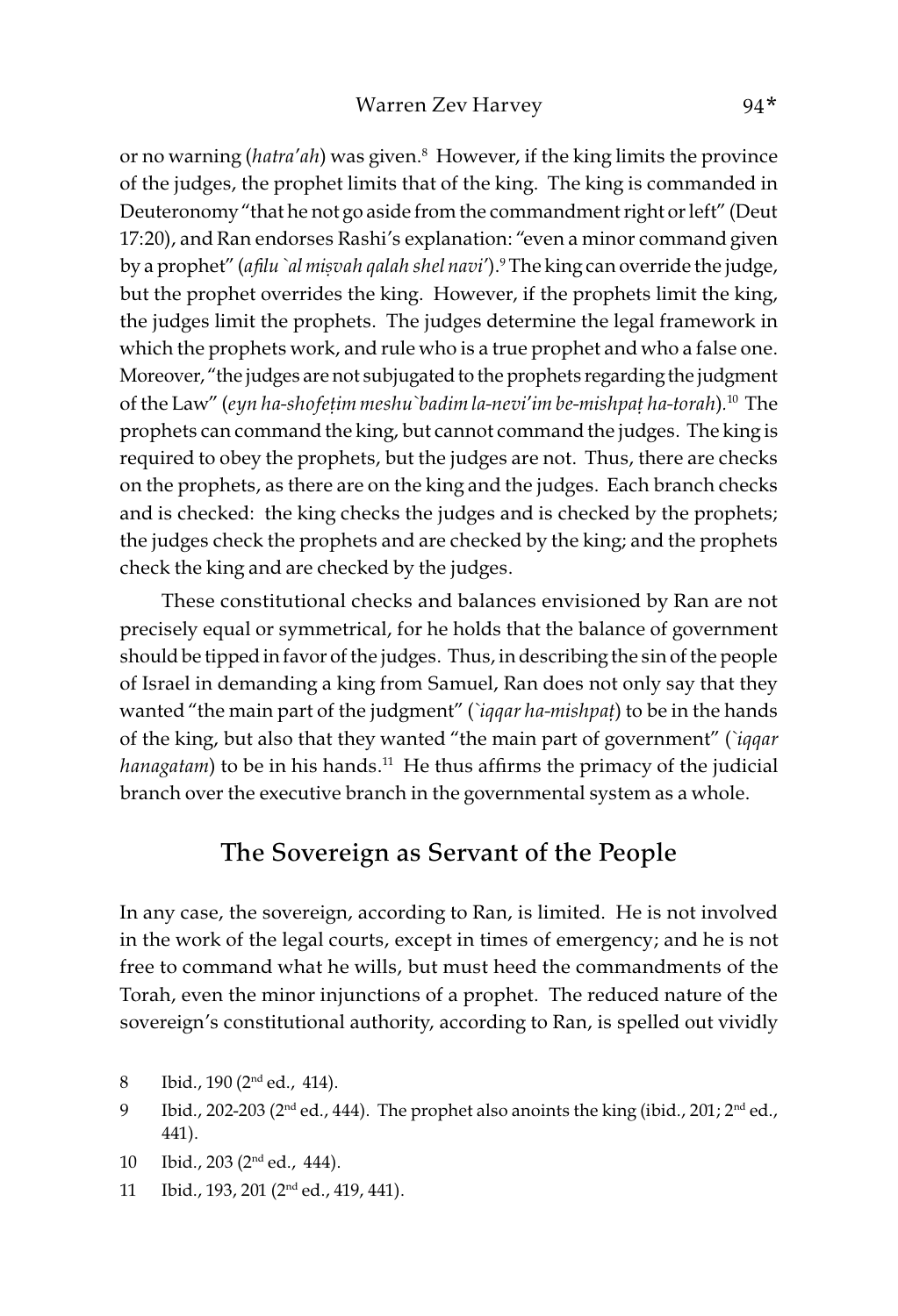in his interpretation of Deut 17:20: "that his [= the king's] heart not be lifted up above his brethren."12 This commandment concerning pride is stated with explicit reference to the king, but Ran, following Naḥmanides (Commentary on Pentateuch, ad loc.), rules that it is in fact binding on everyone. Now, if it is binding on everyone, asks Ran, why is it formulated with particular regard to the king? He answers as follows:

In my opinion, the king has a distinctive feature because of which it is more pertinent for him not to lift up his heart on account of his kingship than it is for other human beings not to lift up their hearts on account of their respective virtues. It is known that kingship is not an essential quality of the king, but something given to him by God or by the people for the sake of the welfare of the people [le-*ṣ*orekh tiqqun ha-`am], not for the sake of his own welfare [lo' le-*ṣ*orekh tiqqun `a*ṣ*mo]. This is what [King] Solomon said in his wisdom: "Better is a poor and wise child than an old and foolish king…" [Ecc 4:13]. This means that kingship is not an essential quality of the king, but an attribute granted to him for the sake of the general welfare [le-*ṣ*orekh tiqqun ha-kelal]. Therefore, it not proper for the king to see himself as a ruler or governor over the people, but as their servant, serving them for the sake of their welfare [lo yir'eh a*ṣ*mo ke-moshel ve-shali*ṭ* `al ha-`am, aval ke-`eved elehem, le-*ṣ*orekh tiqqunam]. In this regard it is said in b. Hor. [10a]: "You think I have given you rulership? I

12 Ibid., 202 (2<sup>nd</sup> ed., 442). The entire passage (beginning with "lefi da`ati" and ending with "lo' tiqquno") is lacking in early printed editions of Derashot ha-Ran (Venice 1596 and others), but found in the manuscripts. According to Feldman (ibid., 202 n. 114), it was deleted "apparently by the censor." If he is right, this would be a striking case in which a Hebrew book was censored in Europe not for religious reasons (i.e., for a perceived anti-Christian sentiment) but for political ones (i.e., for a bold democratic idea). However, it is possible that the passage was omitted by a copyist's error. The first word after the omitted passage is "u-lefikhakh," which is similar to the beginning of the omitted passage, a fact that suggests omission due to homoioteleuton.

The quotation from Rabbi Jonah Girondi's lost Megillat Setarim is known only from this passage. It is unclear where the quotation stops (e.g., it may stop after the first sentence); and it is also unclear if it is verbatim or paraphrastic. Another quotation from Megillat Setarim is found in Ran's Commentary on b. Ned. 81a, s.v. davar zeh.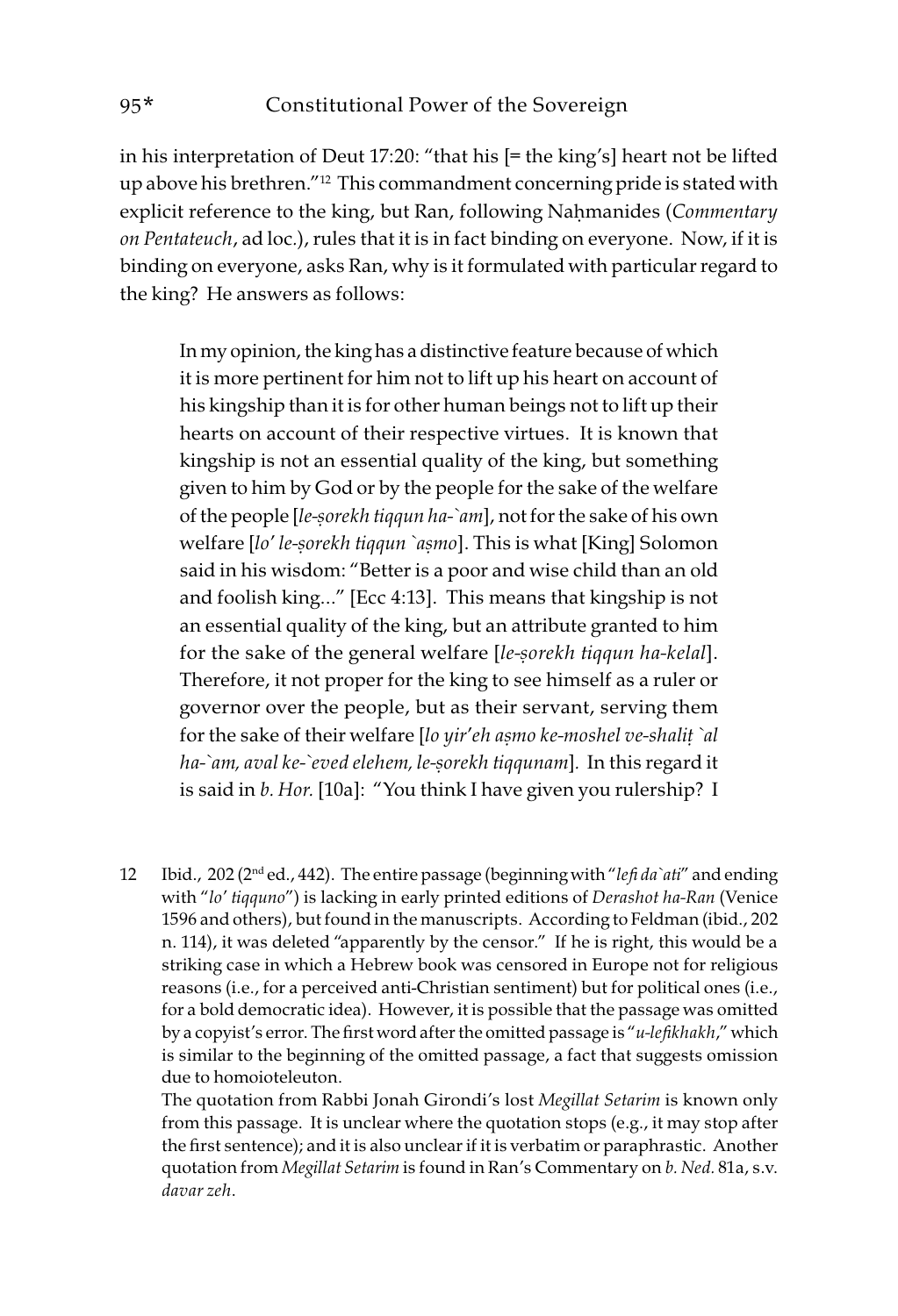have given you servitude! – as it is said, 'And [the old men] spoke unto [King Rehoboam] saying, If thou wilt be a servant unto this people' [1 Kgs 12:7]!"

 This is what [King] David, peace be upon him, intended when he said: "Lift up your heads, O ye gates, yea, lift them up ye everlasting doors, that the King of glory may come in! Who then is the King of glory? The Lord of hosts, He is the King of glory" [Ps 24:9-10]. On these verses wrote Rabbi Jonah [ben Abraham Girondi], may his memory be a blessing, in his book Megillat Setarim ["Scroll of Secrets"]: "All mortal kings do not rule over their glory but it rules over them. For according to how much glory the multitude wants [mah she-yir*ṣ*eh he-hamon] to give them, such is the extent of their kingship; and if the multitude wants to remove all glory from them, their kingship is removed from them entirely. Thus, they do not rule over their glory, but it rules over them" …

Now, since the glory of the king and his kingship are not for the sake of his own welfare [eyn…le-tiqqun `a*ṣ*mo] but only for that of the welfare of the people [raq le-tiqqun ha-`am], it is more pertinent for him not to lift up his heart on account of his kingship than it is for the sage not to lift up his heart on account of the wisdom he has acquired… Moreover, it is more pertinent for him not to lift up his heart on account of his kingship than it is for one of the multitude not to lift up his heart on account of the wealth and possessions he has amassed… This is because what is primarily intended in kingship is first and essentially the welfare of the people [tiqqun ha-`am], not the welfare of the king [lo' tiqquno].

Ran's egalitarian or democratic views about the monarchy are unequivocal. The king receives his kingship from God or from the people, and receives it not for his own benefit but for that of the people. A poor child who is wise is better than a foolish king, because wisdom is better than foolishness, and whether one is poor or a king is irrelevant to one's essence as a human being. The king is nothing but an individual fulfilling a public function. He is a functionary, a servant -- the servant of the people. The source of his kingship and his glory is not in himself but in the people. If they will it, he is king; if they do not, he is not. This is, in effect, "democracy" -- the rule of the people (ha-`am). The sovereign's rule is dependent on the will of the people (mah she-yir*ṣ*eh he-hamon).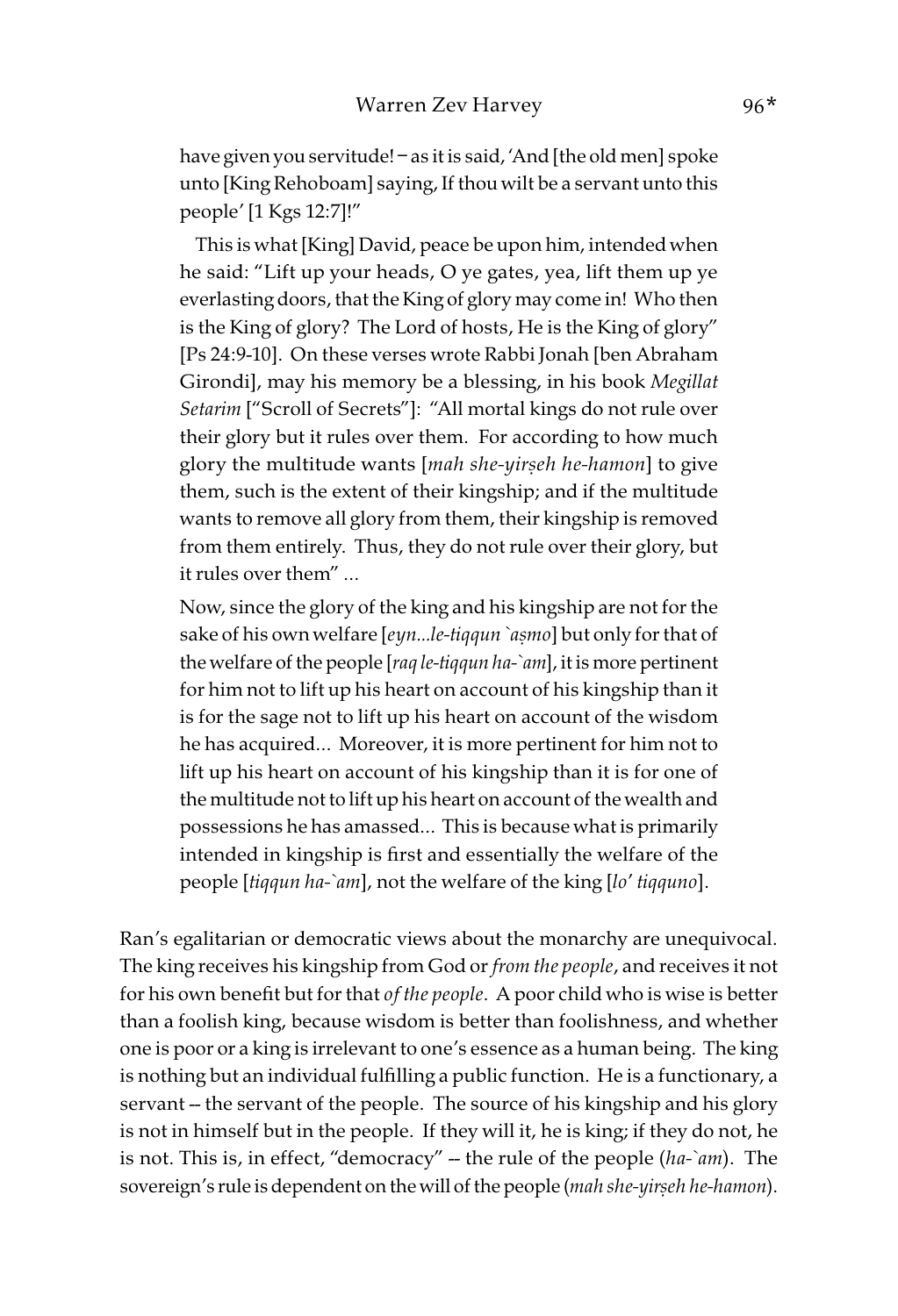They can vote him out -- or run him out! Thus wrote Ran in the middle of the fourteenth century – not many meters away from the palace of the King of Aragon in Barcelona.

The interpretation of Ps 24:9-10 that Ran quotes from a lost work of Rabbi Jonah Girondi is highly suggestive, and raises the question of the precise extent of the influence of Jonah on Ran's views about monarchy. Since we do not possess Jonah's book, the question cannot be easily answered. The word "glory" in Jonah's interpretation is manifestly used in the sense explained by Aristotle in his Nicomachean Ethics, V, 6, 1134b: that is, glory is the monarch's recompense or reward that, in turn, reflects his popular support.<sup>13</sup>

Nobody should be proud, argues Ran, but if a student does well on a difficult test, he or she has more right to be proud than does a king, president, or prime minister; the student succeeded on the test because of his or her own intellectual prowess, while the sovereign is in office not by virtue of his or her own accomplishments but by virtue of the will of the people he or she serves. Even a successful businessperson, who has not studied the sciences, has more right to be proud than does a sovereign, since he or she has succeeded because of his or her own skill, while the sovereign's success is contingent on the popular will, a will that could change tomorrow. Since, then, the king has less right to be proud than do the sages, the wealthy, and most everyone else, the command concerning pride is appropriately formulated regarding him.

Ran's premise that kingship is not an essential quality of the individual is borrowed from Maimonides, Guide of the Perplexed, III, 54. Maimonides teaches there that kingship, unlike wisdom, is not essential to the human being qua human being; and, unlike physical strength, it is not essential to the human being qua animal. It is merely an external "relationship."14 Ran adds:

- 13 Cf. Thomas Aquinas, On Kingship: To the King of Cyprus, trans. G.B. Phelan and I.T. Eschmann (Toronto: The Pontifical Institute, 1949), 30-31 (translation modified): "Since…it is the king's duty to seek the good of the multitude,…it is fitting…to consider wherein a suitable reward for a good king is to be found. By some this reward was considered to be nothing other than honor and glory… [But] nothing… is more perishable among human beings than the glory and honor of human favor, since it depends upon the report of human beings and their opinions, than which nothing in human life is more fickle. This is why the prophet Isaiah calls such glory 'the flower of the grass' [Isa 40:6]" (I, 7).
- 14 Maimonides, The Guide of the Perplexed, trans. S. Pines (Chicago: University of Chicago Press, 1963), 634-36. Maimonides, unlike Ran, does not distinguish between the wealthy individual and the king.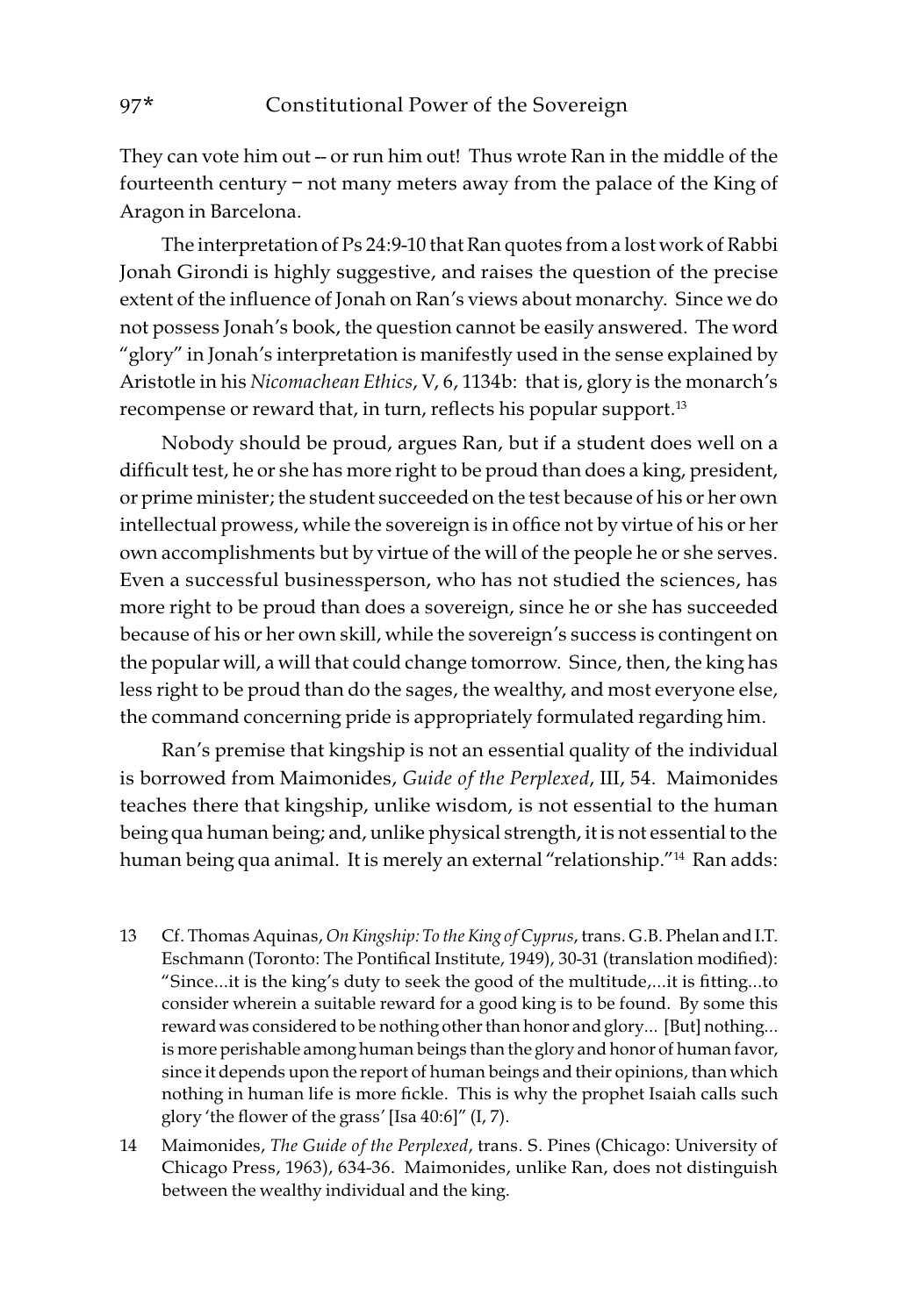this external relationship is for the sake of the people, not for the sake of the king -- not for the sake of the king's career, but for that of the people's welfare. A poor and wise child is better than an old and foolish king, for wisdom is an essential quality of a human being, while kingship is not. The glory of the politician is not intrinsic but contingent.

Let us sum up Ran's distinctive position: The sovereign should not see himself as "ruler" or "governor" but as servant. The king is king in order to serve the people, and his service is to maintain the public welfare, order, and security. He serves by virtue of the will of the people, and if their will changes, he is no longer king.

#### Plato, Aristotle, and Ezekiel

The contrast made in Ran's comments between a king who is the servant of the people ("welfare of the people") and the people who are servants of the king ("welfare of the king") recalls the distinction made by Plato in his Republic between a genuine arché, which aims at the benefit of the people, and a "tyranny," which aims at the benefit of the tyrant (I, 338e, 345d-e; VIII, 562c-e, 565a-566d; cf. Statesman 302e). Illustrating this distinction, Plato contrasts shepherds who seek the benefit of the sheep and those who seek their own benefit (ibid., I, 343b, 345c-e).15 This metaphor is found already in Ezek 34:2: "Son of man, prophesy against the shepherds of Israel, prophesy, and say unto them, even to the shepherds: 'Thus saith the Lord God: Woe unto the shepherds of Israel that have fed themselves! Should not the shepherds feed the sheep?!'" (cf. Jer 23:1-6).

Aristotle, in his Politics, III, 7, 1279a-b (cf. Nicomachean Ethics, I, 2, 1094b, and Rhetoric, I, 8, 1365b-1366a), distinguishes between correct governments, which work for the common good, and deviant ones, which work for the good of the rulers.

<sup>15</sup> Thrasymachus, who argues in Plato's dialogue that "justice is the advantage of the stronger," holds that shepherds justly seek their own benefit, not that of their flock. Cf. Rabbi Abraham Ibn Daud, Emunah Ramah ("The Exalted Faith"), Hebrew trans., Rabbi Solomon Ibn Labi, ed. S. Weil (Frankfurt am Main: Typografische Anstalt, 1852), II, 4, 2, p. 61: "Although the king in a certain sense serves the people and goes to war for them, and the shepherd serves the flock, it is for the benefit of the king and the shepherd."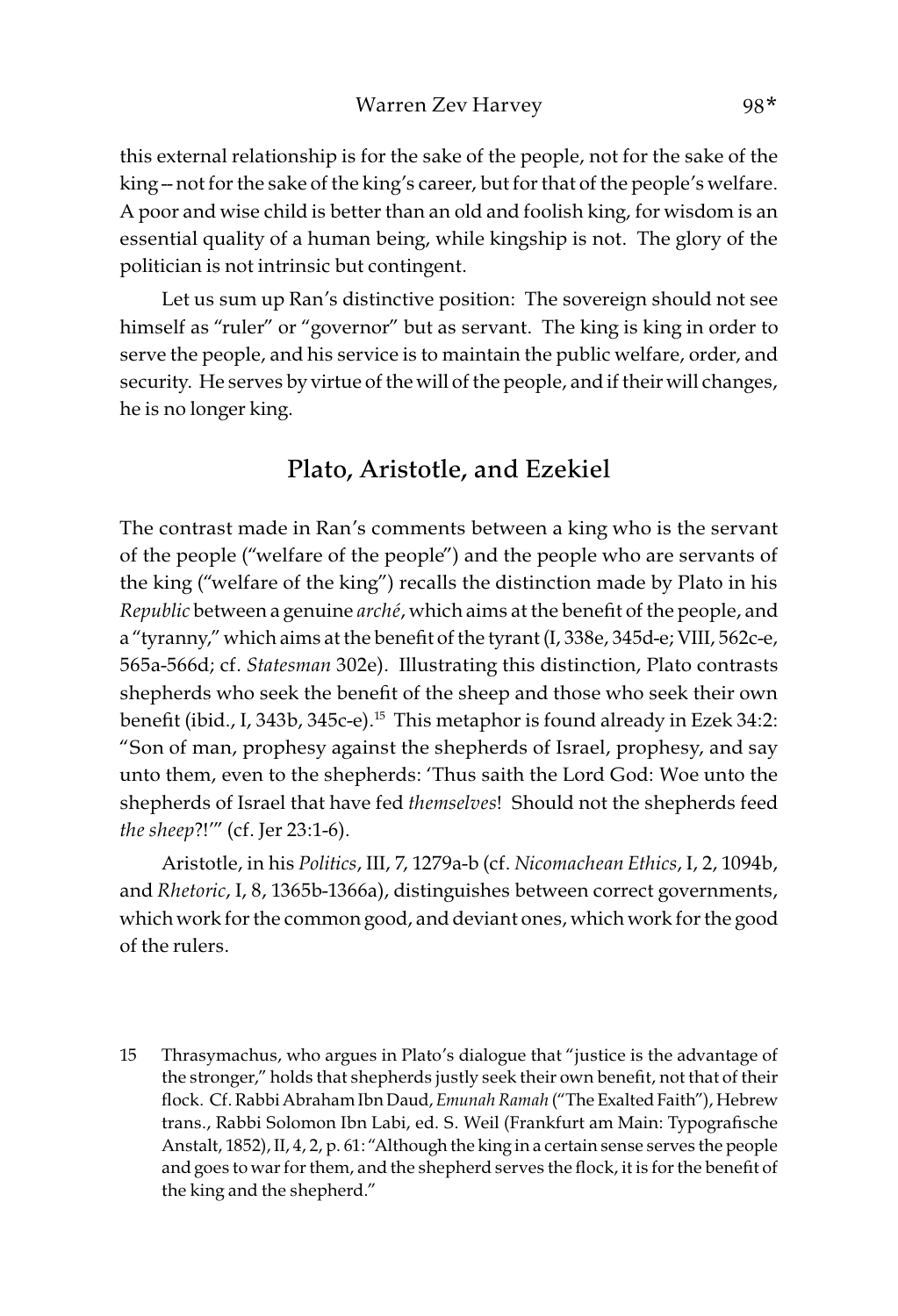Averroes, in his Commentary on Plato's Republic, VIII, 562c-e, distinguishes between the intention of "the virtuous royal arts," which is for "the benefit of the citizens" (to`elet ha-anashim ha-medini'im) and their "happiness" (ha*ṣ*la*ḥ*ah), and the intention of the tyrant, which is for his own personal benefit. The true king works for the sake of the happiness of the people, the tyrant works to satisfy his own lusts.<sup>16</sup>

Aristotle's distinction between good and bad governments is developed by Thomas Aquinas in his De Regno, I, 1. He explicitly interprets Aristotle in terms of Ezekiel's contrast between the good and bad shepherds.<sup>17</sup> Aristotle's distinction is developed also by William of Ockham in The Dialogues, Part 3, Tract 1, Book 2, Chapter 6.18

Two generations before Averroes and four generations before Aquinas, Rashi had already understood Ezek 34:2 to mean: "Is not the law of the shepherds to provide for the sheep, not for themselves!" (ha-lo' mishpa*ṭ* ha-ro`im lir`ot et ha-*ṣ*on, ve-lo' lir`ot et `a*ṣ*mam).

Plato, Aristotle, Rashi, Averroes, Aquinas, and Ockham wrote what they wrote, and at least some of them directly influenced Ran. However, Ran goes beyond them in his repeated insistence that the king should not fancy himself a ruler, but "the servant of the people."

### "The Law of the Kingdom is Law"

It may be remarked parenthetically that Ran's well-known interpretation of the Rabbinic principle "the law of the kingdom is law" (dina de-malkhuta dina) can be at least partially understood in the light of his democratizing views on the constitutional powers of the sovereign.

The principle "the law of the kingdom is law," recorded in the name of the amora Samuel (b. Ned. 28a, Gi*ṭ* 10b, B. Qam. 113a-b, B. Bat. 54b-55a), means that the law of the land is in general binding, even when it differs from Jewish law or

- 16 Averroes' on Plato's "Republic," trans. Ralph Lerner (Ithaca: Cornell University Press, 1974), 113-15. Hebrew text: Averroes' Commentary on Plato's "Republic," ed. E.I.J. Rosenthal (Cambridge: Cambridge University Press, 1956), 85-86. The Arabic original of Averroes' Commentary is lost.
- 17 Aquinas, On Kingship, 6-9. Cf. his Summa Theologiae, I, 81, 3.
- 18 William of Ockham, The Dialogue, trans. John Kilcullen, Part 3, Tract 1, Book 2, Chapter 6, in Medieval Political Philosophy: A Sourcebook, ed. J. Parens and J.C. Macfarland, 2d ed. (Ithaca: Cornell University Press, 2011), 412-13.